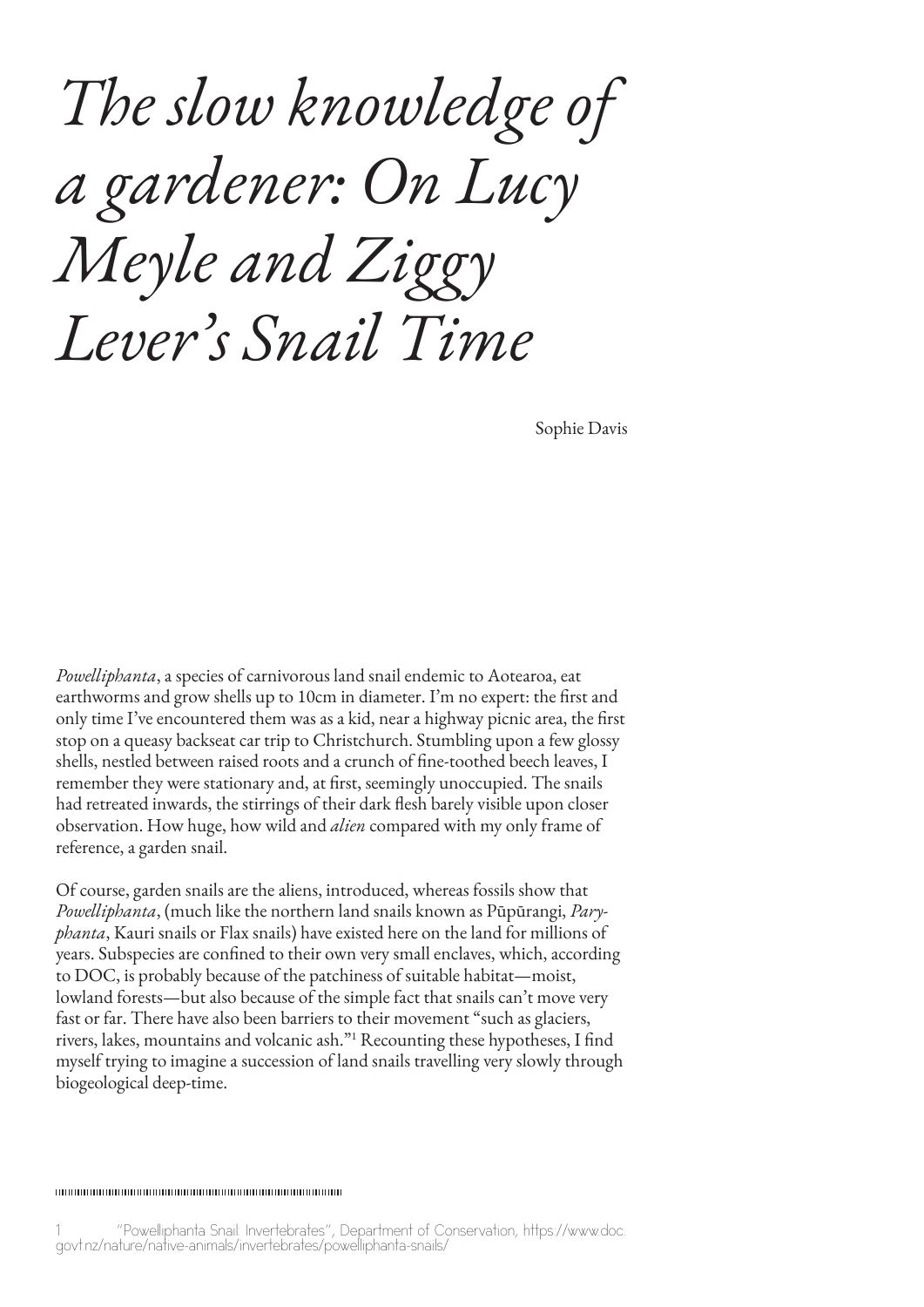I first encountered *Snail Time*, an ongoing project by Lucy Meyle and Ziggy Lever, indirectly via a conversation about a subspecies of *Powelliphanta*. My interest was piqued when a friend made an offhand reference to the project, being familiar with Lucy's video *Loaf* (2020), where a baked bread sculpture in the shape of a snail was placed in a garden and filmed as it was pecked at by birds. *Snail Time* came up while he was telling me about an operation where thousands of native snails had been uplifted near the Stockton Coal Mine—on Te Tai o Poutini, the West Coast of the South Island—and were living in a refrigerated facility, inside stacked tupperware containers so that their offspring's offspring could eventually be released, after mining was completed.<sup>2</sup>

Biologist Michael Hadfield describes visiting the Stockton Mine and habitat of this subspecies, named *Augusta*, in *The Tree Snail Manifesto* (2019), written in collaboration with Donna Haraway:

… we began to ascend a beautifully forested mountainside. Just at the top, the entire scene changed and I found myself gazing into a giant black valley … crisscrossed by road traversed by truly gigantic trucks filled with extracted coal…We drove to the top of a nearby peak, Mount Augustus, where the mine was quickly expanding. There, I was able to see both the last of the snail's native habitat and a few remaining snails in it. That entire area would be gone in less than a year...closely related snails occupied nearby habitat, and moving *p. augusta* to those areas could easily result in hybridisation and a lack of endemic diversity…3

The manifesto, which developed out of—and mainly focuses on—work with tree snails endemic to the Hawaiian Islands, explores scientific research as necessarily situated, collaborative, political and personal. In it, Hadfield describes subspecies located in the O'ahu mountains, separated by only a few kilometres, that show "no gene flow between them for at least 10,000 years".<sup>4</sup> These particular snails move only a few metres in their lifetimes, a scale of endemism and resulting biodiversity that is difficult to comprehend.

At the end of last year, I asked Lucy and Ziggy for a copy of their publication *Snail Time*, published alongside the first iteration of the project at Window Gallery. They sent one to me which, in turn, led to an invitation from the artists to write this response to *Snail Time II* at RM, and to the arrival of a second publication in the mail. This seems important to mention, as their project feels just as concerned with the processes of research, encounter and knowledge sharing as it is with timescales or ecologies. At the time of writing, *Snail Time* encompasses multiple public outputs with different temporalities: two installations at artist-run spaces lasting around four weeks; two print publications and many loose pieces of printed ephemera—all with indeterminate but presumably much longer lifespans; and an open-ended website (snail-time.com), which hosts text, photographs and digital video documenting the project. Then, there are other tangents and traces, described by the artists as "slippery trails of meaning" between *Snail Time* and the two practices around it.

4 Ibid, S220.

For more information about this, see, for example https://www.nzgeo.com/stories/whofailed-the-snails/

Michael G. Hadfield and Donna J. Haraway, "The Tree Snail Manifesto", Current Anthropology, Volume 60, Supplement 20, August 2019, S221.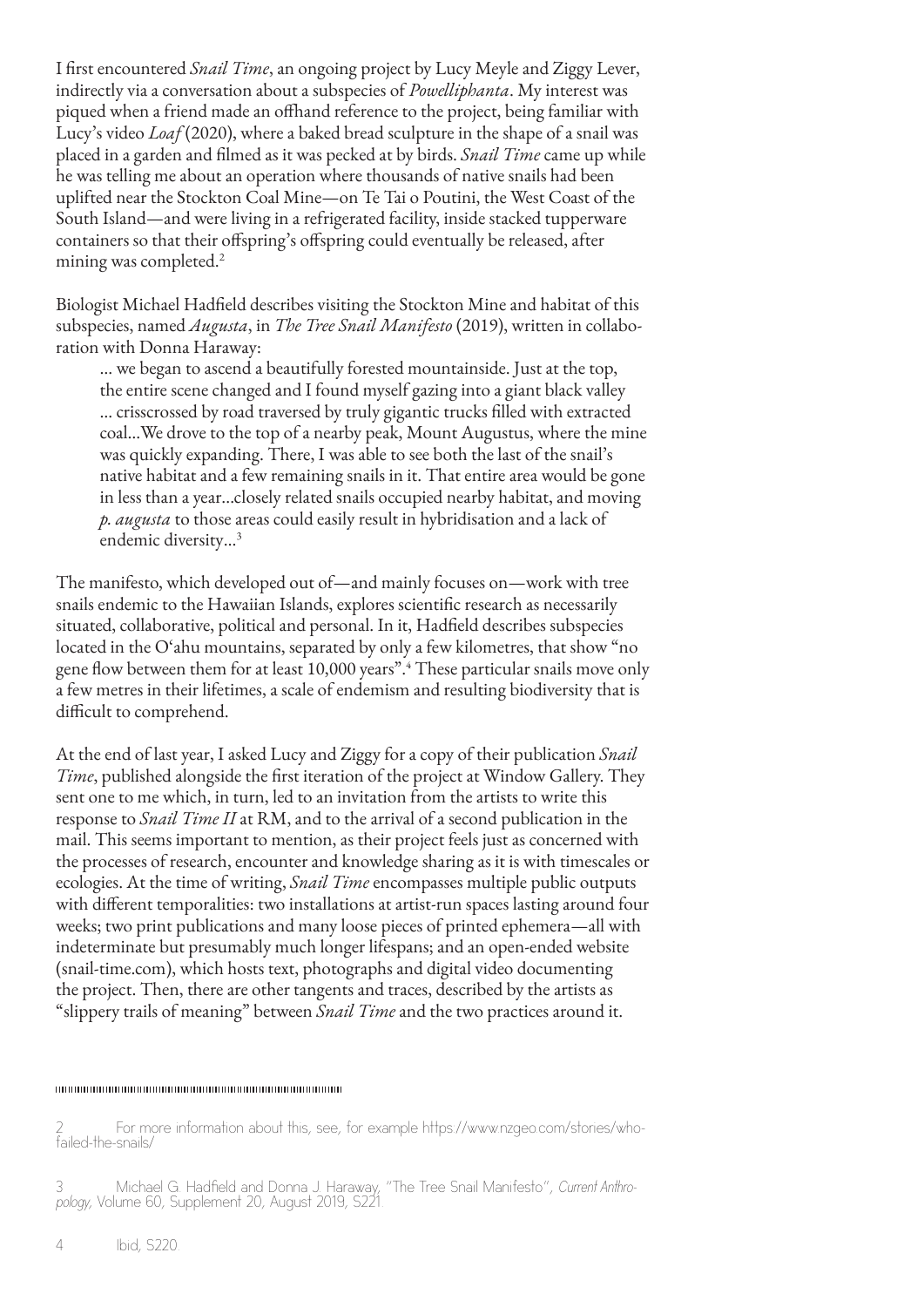Where to begin with some of these fragments and directions in the lifespan of *Snail Time* so far? Part one focused on the relationship between the library and playground. Thumbing through that first publication, documentation of the exhibition at Window—located in the foyer of The University of Auckland's General Library—has been printed as glossy 6x4s, placed loose inside so that they slip out, continuing to announce themselves. These photos show two paper-mâché and resin sculptures resembling spring riders, a form of playground equipment. One resembles a snail and the other a leaf. They also show unfolded versions of the publication's dust jacket taped to the gallery's front glass, a reference to a playful gesture that was integral to this iteration of the project: inserting copies of it into the shelves of the library's general collection. This move makes me think of poet and editor Quinn Latimer's observation that books have a "different time", one that is "wildly different, wildly longer, more public *and* more intimate."5 A desire to exploit this "different time" to share wider, look closer, play with notions of posterity and happenstance—and to gently probe paradigmatic structures—characterises the ongoing ambitions of Lucy and Ziggy's project.

When we video call to talk about *Snail Time II,* it's the last day of the show. The artists are in RM sitting next to what they describe as a helical plywood ramp, elevated around a central gravel pit. Installed next to RM's library and archive, this structure was first deployed by the artists in their previous installation *Looking Forwards and Backwards* (2017) at Blue Oyster, a kind of experiment in how an atmosphere of collaboration could translate into exhibition making. Ziggy takes me on a laptop tour of the ramp, so I can register the rise and fall of his footsteps on the uneven surface. Various found objects, printed and organic materials are strewn around, all accumulated over the course of the exhibition. It takes me a while to discern what I'm seeing on screen: two revolving mirrors held up by motorised, rotating structures placed on the gravel, which reflect and interrupt the path of two projectors tucked underneath the ramp. This setup complicates the experience of looking, refracting and blocking different parts of the projector beams, rotating images around the walls of the gallery, and throwing back partial, shifting views of the installation. It's tempting to cast the mirrors as stand-ins for the artists, their thoughts circling one another.

Leaning against the wall on one side of the ramp is another kind of fragment: a paper-mâché and resin sculpture. It's a recreation of a cinematic prop, a piece of shell from the giant pink sea snail of *Dr Doolittle* (1967). In the film, the shell of the fictional sea snail is empty, inexplicably unoccupied by its body, and the Doctor and his companions take advantage of this, riding around inside the shell and using it for food storage. This recreation, produced by both artists, seems to have grown from Lucy's sculptural preoccupation with things that have shells, crusts, bark, skins or covers— such as peanuts, logs, fruit, bread and blocks of butter. In previous work, she has recreated each of these objects in what she describes as a "baggy" fashion—a process that involves close, but not entirely faithful, study of an original form or reference point. Sculptures that *look like*  something else but with *wiggle room*, enough to move around inside *the idea* of an object or form—in this case, a replica of a prop that is literally larger than life—to think and feel what comes up.